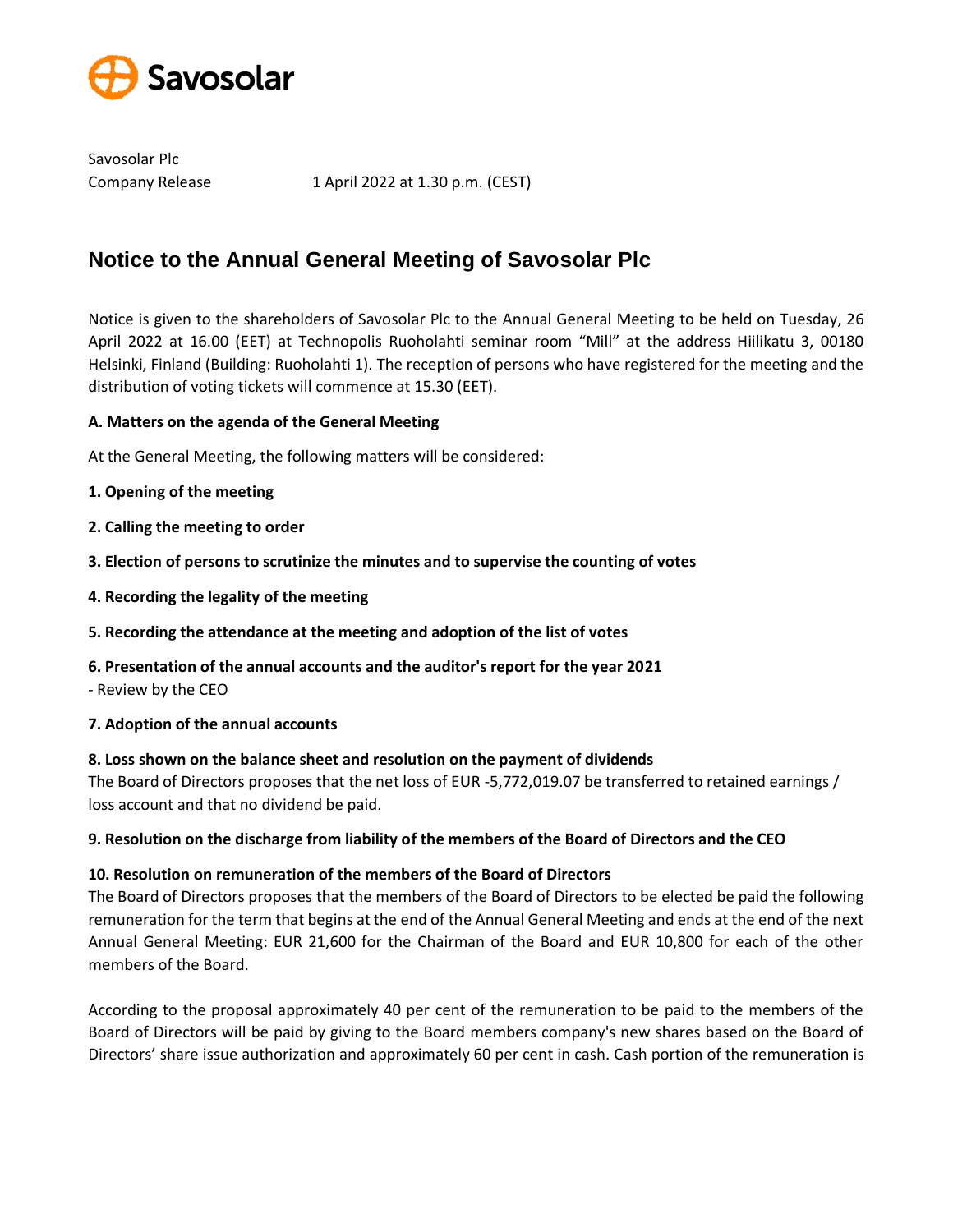

proposed to be paid in 12 monthly instalments to the extent it exceeds the amount of tax withholding from the remuneration.

The number of remuneration shares will be determined on the basis of the value of the company's share in First North Growth Market Finland as follows: the volume weighted average price of the Savosolar Plc's share within two (2) weeks following the publication of the half-year report for the period 1 January - 30 June 2022 will be used as the value of share.

Alternatively, if so resolved by the Board of Directors, the remuneration shares can be purchased in the name of and on behalf of the Board members. In such case the company will pay any costs and transfer tax related to the purchase of the company shares.

If the shares cannot be given due to insider regulations during the before mentioned time periods, the shares shall be given outright once it is possible in accordance with the insider regulations in force at that time. Members of the Board of Directors are not allowed to transfer the shares obtained as remuneration before their membership in the Board has ended

It is also proposed the members of the Board of Directors are reimbursed for reasonable travel and lodging costs. Travel and lodging costs are not compensated to those members of the Board of Directors who reside in the greater Helsinki area when the meetings are held in the greater Helsinki area.

# **11. Resolution on the number of members of the Board of Directors**

The Board of Directors proposes that four (4) members be elected to the Board of Directors.

# **12. Election of members of the Board of Directors**

The Board of Directors proposes that the current members of the Board of Directors Mr. Feodor Aminoff, Mr. Eero Auranne, Mr. Mikael Lemström and Mr. Ari Virtanen be re-elected according to their consents. The term of office of the members of the Board of Directors ends at the closing of the Annual General Meeting following the election.

# **13. Resolution on remuneration of the auditor**

The Board of Directors proposes that the auditor's fees be paid according to the auditor's reasonable invoice approved by the company.

# **14. Election of auditor**

The Board of Directors proposes that auditing firm Tilintarkastus Inkeroinen & Himanen Oy be elected as the company's auditor. Tilintarkastus Inkeroinen & Himanen Oy has informed that the principal auditor will be Mr. Juho Himanen, Authorised Public Accountant. The term of office of the auditor ends at the closing of the Annual General Meeting following the election.

# **15. Closing of the meeting**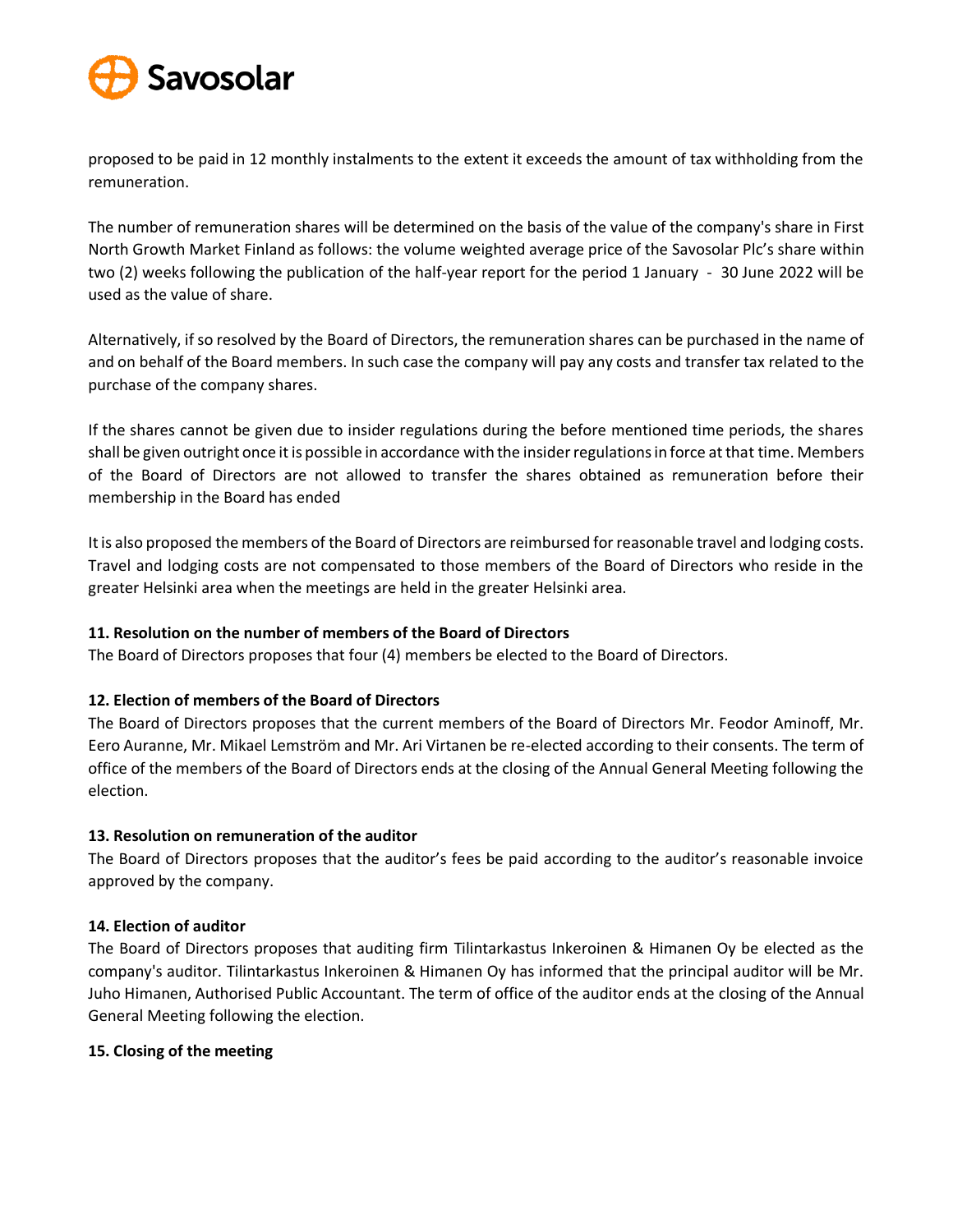

## **B. Documents of the General Meeting**

The annual accounts of Savosolar Plc and the auditor's report as well as this notice including the proposals made to the General Meeting are available on Savosolar Plc's website at www.savosolar.com. The documents mentioned above are also available at the meeting. Minutes of the General Meeting are available on the abovementioned website as from 10 May 2022 at the latest.

## **C. Instructions for the participants**

## **1. Shareholder registered in the shareholders' register**

Each shareholder who is registered on Tuesday, 12 April 2022 in the shareholders' register of the company held by Euroclear Finland Ltd., has the right to participate in the General Meeting. A shareholder, whose shares are registered on his/her/its personal Finnish book-entry account, is registered in the shareholders' register of the company.

A shareholder, who wants to participate in the General Meeting, shall register for the meeting no later than 21 April 2022 at 4.00 p.m., by which time the registration shall be received. The registration may take place:

- a) at Savosolar Plc's website at www.savosolar.com;
- b) by e-mail to address aulikki.hynonen@savosolar.com;
- c) by phone to number +358 10 271 0810 (Mon-Fri at 10 a.m. to 4 p.m.) or
- d) by mail to Savosolar Plc, General Meeting, Insinöörinkatu 7, 50150 Mikkeli.

In connection with the registration a shareholder shall notify his/her/its name, personal identification number, address, email address and the name of a possible assistant or proxy representative and the personal identification number of a proxy representative. The personal data given to Savosolar Plc is used only in connection with the General Meeting and the processing of related necessary registrations and for shareholder communication. Shareholder, his/her/its representative or proxy representative shall, when necessary, be able to prove his/her/its identity and/or right of representation.

#### **2. Nominee-registered shares**

A holder of nominee-registered shares has the right to participate in the General Meeting by virtue of shares based on which he/she/it on the record date of the meeting, i.e. on 12 April 2022, would be entitled to be registered in the shareholders' register of the company held by Euroclear Finland Ltd. The right to participate in the General Meeting requires, in addition, that the shareholder has on the basis of such shares been registered into the temporary shareholders' register of the company held by Euroclear Finland Ltd. at the latest on 21 April 2022 by 10.00 a.m. (EET). As regards nominee-registered shares this constitutes due registration for the General Meeting.

A holder of nominee-registered shares is advised without delay to request necessary instructions regarding the registration in the temporary shareholder's register of the company, the issuing of proxy documents and registration for the General Meeting from his/her/its custodian bank. The account management organization of the custodian bank has to register a holder of nominee-registered shares, who wants to participate in the General Meeting, into the temporary shareholders' register of the company at the latest on the date and time mentioned above.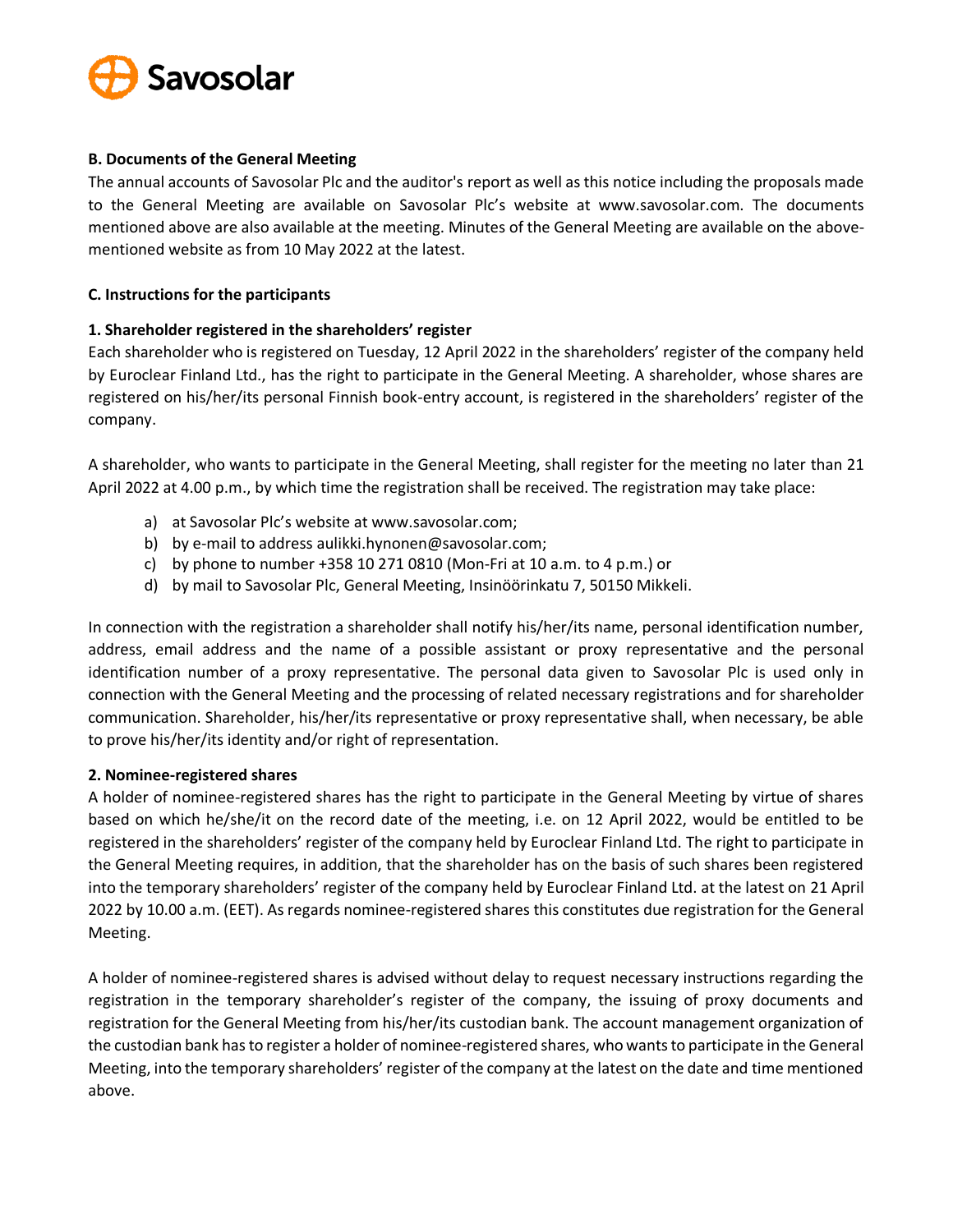

## **3. Shares registered at Euroclear Sweden AB**

Shareholder whose shares are registered in the securities system of Euroclear Sweden AB and who wants to participate in the General Meeting and use his/her/its voting right, shall be registered at the shareholder's register held by Euroclear Sweden AB on 12 April 2022 at the latest.

In order to be entitled to request for temporary registration in the shareholder's register of Savosolar Plc held by Euroclear Finland Ltd., a shareholder of nominee-registered shares shall request that his/her/its shares are temporarily registered under his/her/its own name in the shareholder's register held by Euroclear Sweden AB and to ensure that the custodian bank will send the above-mentioned request for temporary registration to Euroclear Sweden AB. The registration shall be made on 12 April 2022 at the latest, and therefore a shareholder shall give the request to his/her/its custodian bank in good time prior to the above date.

Shareholder, whose shares are registered in the securities system of Euroclear Sweden AB and who intends to participate in the General Meeting and use his/her/its voting right, shall request for a temporary registration of his/her shares to the shareholder's register of Savosolar Plc held by Euroclear Finland Oy. The request to Savosolar Plc shall be made in written at the latest on 13 April 2022 at 10.00 a.m. Swedish time. The temporary registration through Savosolar Plc constitutes a due registration to the General Meeting.

## **4. Proxy representative and powers of attorney**

A shareholder may participate in the General Meeting and exercise his/her/its rights at the meeting by way of proxy representation.

A proxy representative shall produce a dated proxy document or otherwise provide reliable evidence of the right to represent the shareholder. The authorization applies to one meeting, unless otherwise stated. When a shareholder participates in the General Meeting by means of several proxy representatives representing the shareholder with shares at different securities accounts, the shares by which each proxy representative represents the shareholder shall be identified in connection with the registration for the General Meeting.

Possible proxy documents should be delivered to in originals to Savosolar Plc, General Meeting, Insinöörinkatu 7, 50150 Mikkeli, Finland before the end of the registration period.

#### **5. Other instructions and information**

Pursuant to Chapter 5 Section 25 of the Finnish Companies Act, a shareholder who is present at the General Meeting has the right to request information with respect to the matters to be handled at the meeting.

The language of the meeting is Finnish. Part of the material to be presented in the meeting may be in English.

On the date of the notice to the General Meeting, 1 April 2022, the total number of shares in Savosolar Plc is 165,187,636. Each share carries one vote at General Meeting.

In Helsinki, 1 April 2022

SAVOSOLAR PLC Board of Directors